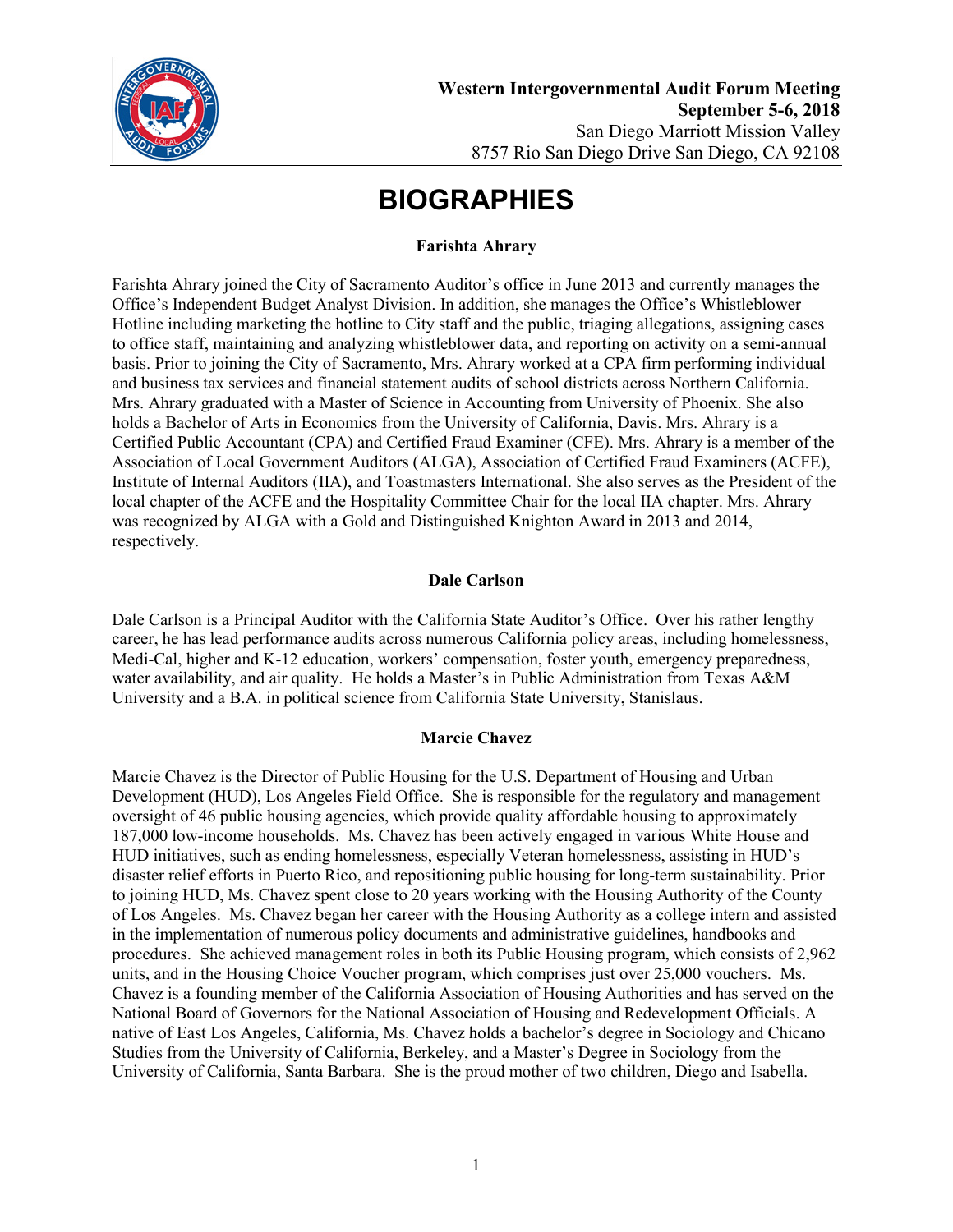

### **Karen Civitate**

Karen Civitate has been a federal employee for over 25 years, and taught and mentored hundreds of Federal employees in mediation, facilitation, and conflict management. She has conducted hundreds of mediations for Federal agencies and the community. Karen has several certifications in the areas of Conflict Coaching and Conflict Management. She is a member of th Southern California Mediation Association and an Advanced Practitioner with the Association of Conflict Resolution. She teaches Basic and Advanced Mediation at WLA and Glendale Community Colleges. She also has a Master degree in Negotiation, Conflict Resolution and Peace building.

#### **Josh Diosomito**

Josh Diosomito is a Senior Policy Analyst and Diversity Instructor with the GAO. As a Senior Analyst, Josh is responsible for managing performance audits that evaluate programs administered by the U.S. Department of Homeland Security (DHS)—including the Transportation Security Administration, Customs and Border Protection, and the U.S. Coast Guard, among other DHS components. For nearly 15 years, he has been involved in and managed performance audits overseeing DHS aviation, border, and maritime security operations and has traveled overseas to conduct field work—including Japan, Argentina, England, and recently Cuba. Josh also serves as a certified Diversity Instructor and teaches courses on enhancing awareness of diversity and inclusion issues. He has facilitated numerous training workshops on unconscious bias, workplace civility, and effective listening techniques. Moreover, he has led presentations for officials from international, federal, and local organizations—including the International Auditor Fellowship Program, Departments of Defense and Homeland Security, and the Los Angeles County Fire Department. In Southern California, Josh serves as a Board Member of the Greater Los Angeles Federal Executive Board Diversity and Inclusion Group which promotes enhanced awareness through training and interagency collaboration. Josh earned his bachelor's degree from the University of California, Berkeley and dual master's degree in public administration and international relations from the Maxwell School of Citizenship and Public Affairs at Syracuse University.

## **Laura Doud**

As the elected City Auditor of Long Beach, Laura Doud leads the only department that provides independent audits and reviews of operations to advance an effective and efficient City government. Laura and her staff work on citizens' behalf by focusing on quality of life issues and internal improvements that provide increased value to the City. Laura was first elected in 2006 and is honored to have recently began her 4<sup>th</sup> term in service to the citizens of Long Beach. She is one of only four elected City Auditors in California – giving Long Beach the benefit of having a truly independent City Auditor. In addition to completing significant audits of the Long Beach Police Department and the Queen Mary, her Office has conducted nationally award-winning audits of the Long Beach Museum of Art, the City's Towing Operations, Parking Citations Collections Process, and Police and Fire Dispatcher Overtime. Recently, Laura and her staff earned the prestigious Distinguished Knighton Award for their Business Improvement Districts Oversight Audit. She has also played a pivotal role in the passage of important ordinances and ballot measures which have affected change, such as the passage of Proposition H, a voter-approved referendum, that resulted in raising more than \$3.3 million every year for public safety. As well as conducting audits, the Office investigates reports of fraud, waste, and abuse of City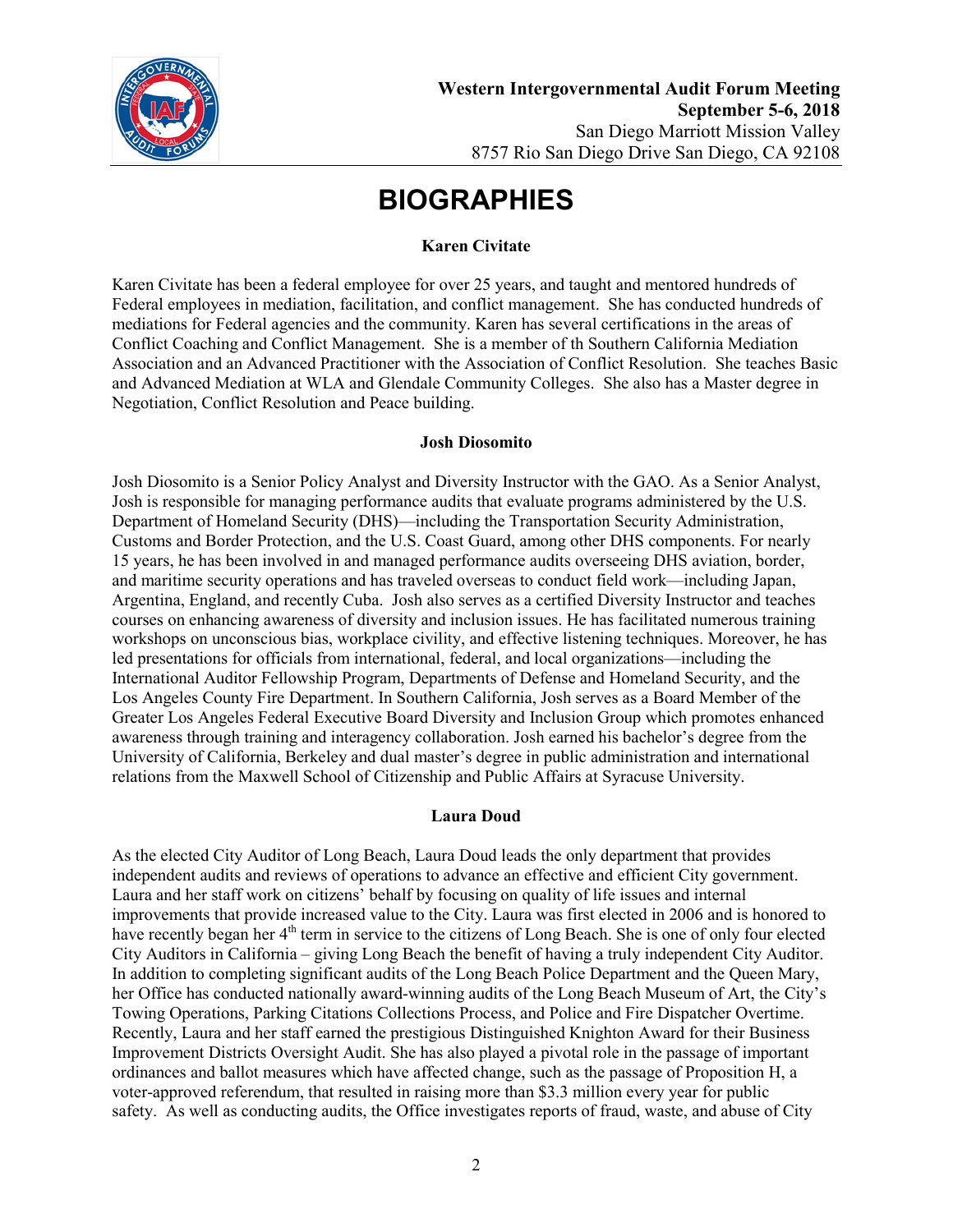

resources. Upon taking office, Laura initiated the City Auditor's Fraud Hotline, so fraud tips can be reported anonymously. In addition to her public service, Laura supports many community organizations. She serves on the Leadership Long Beach Honorary Board of Governors and is a member of the Rotary Club of Long Beach. Laura graduated from California State University, Long Beach with a degree in accounting and earned her law degree (JD) at Pacific Coast University School of Law. She is a CPA and CFE. Laura lives in Long Beach with her husband, Jim, and their daughter, Kelly.

## **Steve Flaherty**

Steve Flaherty is a principal investigator with the City and County of San Francisco's Whistleblower Program, using his experience in auditing and investigations to help ensure integrity in San Francisco's government institutions. Steve holds a bachelor's degree in Business-Economics from the University of California, Santa Barbara. He is the founder of the San Francisco Chapter of the Association of Certified Fraud Examiners and is a licensed CPA, Certified Internal Auditor (CIA), and CFE.

#### **Rick Gamache**

Rick Gamache is a Senior Cyber Security Consultant with the accounting firm BerryDunn headquartered in Portland, Maine. Rick is a veteran of the United States Coast Guard, serving as a Telecommunications Officer in varying roles from communications planning, cyber security, and intelligence. After leaving military service, Rick performed risk assessments and FISMA audits for the U.S. Navy's Destroyer program as a Fully Qualified Navy Validator. His work includes evaluating the security controls of some of the nation's most sensitive computing systems and platforms. As an entrepreneur, Rick helped found Wapack Labs where he served as Partner and Director of Cyber Threat Intelligence, growing the business to a six-million dollar company. As an accomplished author, Rick has written several publically available risk assessment reports with an emphasis on the Nordic nations of Iceland and Sweden. Additional works include Russia's annexation of Crimea through the use of cyber-attacks, the risks of outsourcing financial supply chains to India, and other topics of strategic importance. Rick is a freelance writer for Security Affairs Magazine, and has spoken on cyber security related topics in both the United States and Europe.

#### **Daniel Genz**

Daniel Genz joined the Office of the City Auditor in August 2014. He is responsible for conducting performance audits and attestation engagements. He conducted performance audits of the City's Homeless Response System Effectiveness, Dallas Animal Services, and Dallas Water Utilities. Mr. Genz previously worked as an auditor, writer, and performance analyst for Washington State's auditing and transportation agencies. He started his career as a reporter for newspapers in Waco and Washington, D.C. Mr. Genz earned a Master's in Journalism from the University of Maryland, a Bachelor's in English from Tulane University, and a Green Belt in Lean Six Sigma from the University of Washington, Tacoma. He is a CIA and is a member of the IIA, ALGA, and AGA.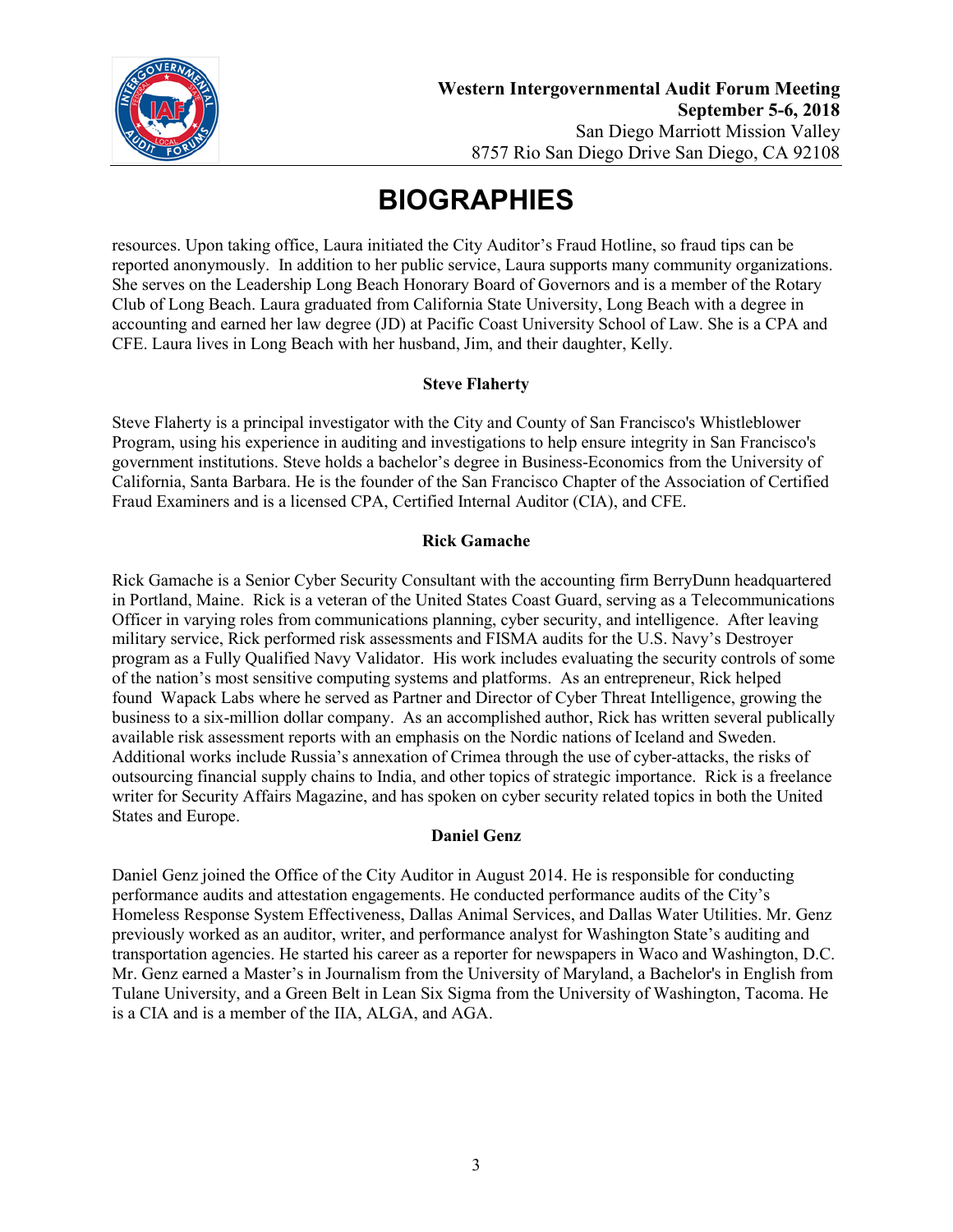

# **Holly Hart**

Holly Hart joined the Dallas Office of the City Auditor in November 2016, serving as an Assistant City Auditor III. She conducts a variety of performance audits and attestation engagements in accordance with professional standards to help the City of Dallas fulfill its mission and uphold its values. She is currently involved in audits that evaluate the effectiveness of operations and performance oversight procedures. Prior to joining the Office of the City Auditor, Ms. Hart served as an auditor for the Office of Natural Resources Revenue within the United States Department of the Interior for seven years. Her work with the Federal government included audits of lessee and operator records associated with oil and gas production and sales from Federal lands to ensure compliance with lease terms, laws, and regulations, resulting in additional natural resource revenue to the United States Treasury. Ms. Hart also assisted with various special projects, including the examination and improvement of the agency's risk tool; development of a methodology to estimate the agency's compliance gap; mentoring of new auditors; and, development of an improved audit process for inclusion in a new operations management platform. Ms. Hart is native to Dallas, Texas, where she attended The University of Texas at Dallas and received her Bachelor and Master of Science in Accounting and Information Management. She is a Texas CPA and a member of the AGA.

#### **Nelson Ho**

Nelson Ho is an information technology audit manager at the City and County of San Francisco's Controller's Office. Nelson is a dedicated and accomplished IT security audit and compliance professional and a passionate leader with expertise in information security risks/controls management, cybersecurity frameworks and performance management, and regulatory compliance. He acquired more than 20 years of IT security audit and cybersecurity program management experience while working for Intel Corporation. Since joining the City and County of San Francisco, Nelson has been involved in citywide IT audit and cybersecurity efforts and initiatives, including consultation on information security frameworks, policies and standards, network penetration testing, security vulnerability assessments, Health Insurance Portability and Accountability Act (HIPAA) compliance and payment card industry (PCI) compliance. Nelson is a certified Project Management Professional (PMP) and holds a bachelor's degree in Computer Science with a concentration in Math.

## **Michael E. Horowitz**

Michael E. Horowitz was sworn in as Inspector General of the Department of Justice (DOJ) in April 2012. As Inspector General, Mr. Horowitz oversees a nationwide workforce of more than 450 special agents, auditors, inspectors, attorneys, and support staff. Since 2015, he has simultaneously served as the Chair of the Council of the Inspectors General on Integrity and Efficiency, an organization comprising all 73 federal Inspectors General. Mr. Horowitz has twice held Senate-confirmed positions: in addition to his current position, he served from 2003 to 2009 as a Commissioner on the U.S. Sentencing Commission. Mr. Horowitz previously worked as partner at the law firm of Cadwalader, Wickersham & Taft LLP. He also was a board member of the Ethics Resource Center and the Society for Corporate Compliance and Ethics. Earlier in his career, Mr. Horowitz was an Assistant U.S. Attorney for the Southern District of New York from 1991 to 1999, where he was the Chief of the Public Corruption Unit and a Deputy Chief of the Criminal Division. From 1999 to 2001, Mr. Horowitz worked at DOJ's Main Justice in the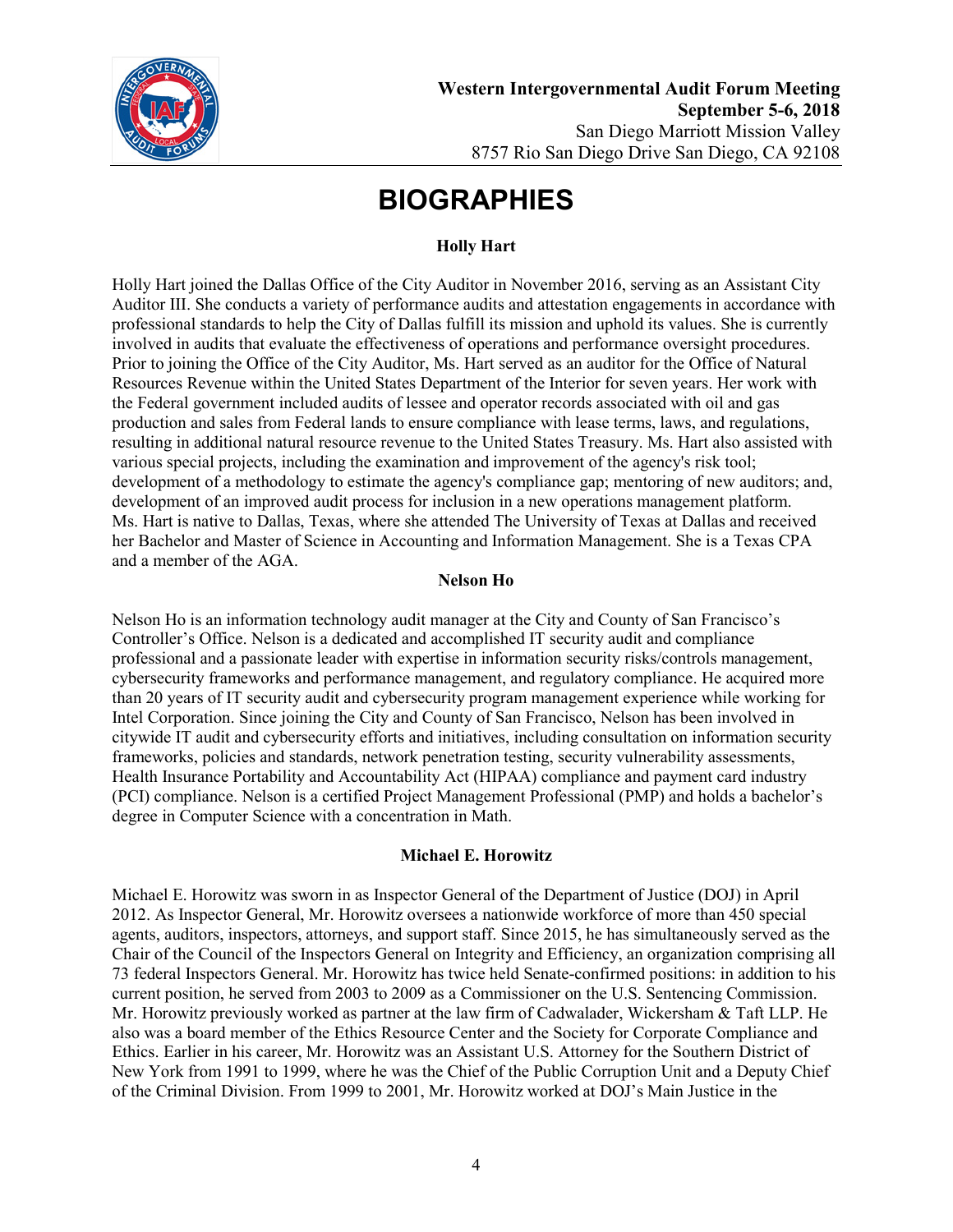

Criminal Division in Washington, D.C., first as Deputy Assistant Attorney General and then as Chief of Staff.

### **Elaine Howle**

For over 18 years, Elaine M. Howle has served as the California State Auditor. Under her leadership, the State Auditor's Office provides objective assessments of state and local government entities. Ms. Howle has nearly 35 years of auditing, management, and leadership experience with the California State Auditor's Office and its predecessor office. A trusted voice, Ms. Howle is frequently called upon to provide testimony in legislative hearings and brief members on the results of her office's work. She has received various national awards and serves on various committees for national organizations. Ms. Howle is a certified public accountant and a certified government financial manager. She earned a bachelor's degree in sports management from the University of Massachusetts and a master's of business administration from California State University, Sacramento.

#### **Wayne Itoga**

Wayne Itoga is one of three Program Managers in HUDs Los Angeles Field Office; he is currently assigned to the Los Angeles county region where he works with a team of eight administering all formula and competitive programs. He is a veteran of the Department and for you history buffs, he provided central coordination for the early CHAS initiative, Civil Unrest and Northridge Earthquake Recovery Programs, and most recently, conducted the early roll-out of the formula NSP program. He is glad to be a part of this conversation.

#### **Lisa Jones**

Lisa Jones, has over 17 years of experience in the affordable housing industry with a focus on homeless populations and programs. In her role as Vice President, Homeless Housing Innovations, for the San Diego Housing Commission she oversees the initiatives of the Commission's Housing First San Diego, Homelessness Action Plan which is creating permanent housing opportunities for 3,000 individuals and families experiencing homelessness over three years. In addition her department provides administrative oversight and performance management for over 40 contracts with homeless service providers within the City of San Diego that operate a variety of programs, including permanent supportive housing, rapid rehousing, transitional housing, and several supportive service projects. In her career she has overseen voucher subsidized Moving to Work programs, special population homeless programs, Program Integrity & Fair Housing activities, and conducted a variety of monitoring and compliance activities to ensure program fidelity. Lisa's priorities are to implement and operate innovative programs with effective oversight and performance management that ensures program activity is compliant, efficient, in-line with best practices, and funding is maximized to achieve the greatest impact. Ms. Jones holds a Master's Degree in Business Administration from the Institute of Leadership and Management with the University of East Anglia, England.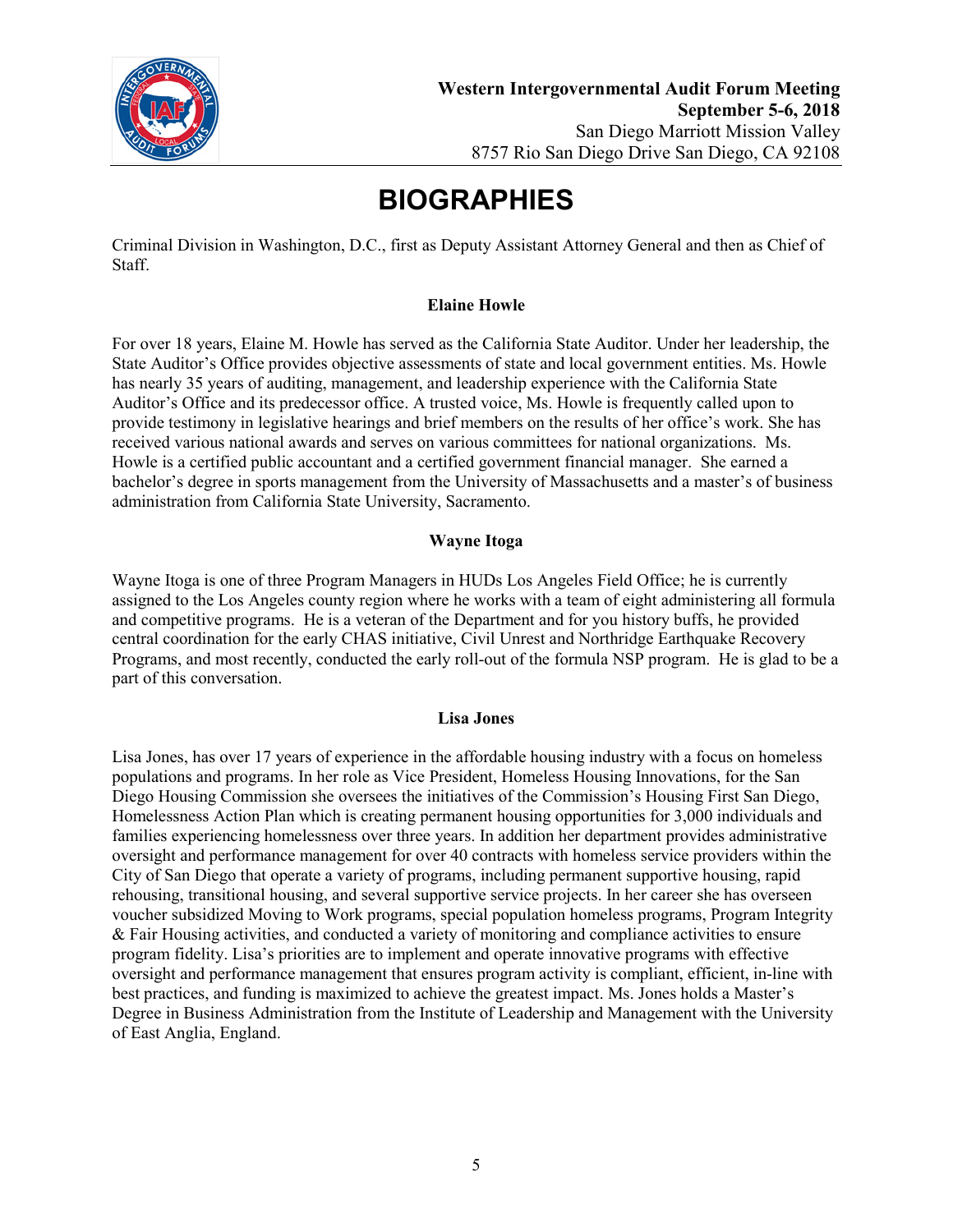

### **Tamera Kohler**

Tamera Kohler, Chief Operating Officer of the Regional Task Force on the Homeless, has 18 years of homeless, non-profit, and lending experience, including spending the last 6 years helping lead nationallynoted homelessness reduction programs. She has a strong track record in community engagement, contracting, and the data-driven systems critical today to both achieve measurable results and ensure resources are being allocated wisely. She joined the RTFH after having served in Seattle's Human Services Department as Division Director of Homeless Strategy and Investment where she oversaw 45 employees, a \$50 million budget and the implementation of a new homeless strategy. Prior to that, Tamera was the Assistant Division Director of Housing and Community Development for the Utah Department of Workforce Services. Her awards include Utah Housing Coalition Project of the Year honors in 2016 for a Supportive Housing Toolkit that features a series of innovative, technical assistance and peer learning sessions designed to help non-profits, housing authorities and service providers increase the number of Permanent Supportive Housing units in their communities.

## **Lewis Koski**

Lewis Koski, the former Director of the Colorado Marijuana Enforcement Division, is recognized nationally and internationally as an expert in formative marijuana policy. He is among a small group of government executives who have been intimately involved in the development and implementation of marijuana policy from the infancy of medical marijuana through the realization of legalization. Lewis' leadership contributions and devotion to implementing marijuana policy thoughtfully played an important role achieving what has become one of the most fully developed marijuana regulatory frameworks in the world. In his current role with Freedman & Koski, Lewis has consulted with numerous government agencies tasked with implementing cannabis policy. Lewis also serves as a lecturer at the School of Public Affairs at CU Denver, as a Board Member for the City and County of Denver's Board of Public Health and Environment and contributor to Forbes. He is pursuing his Ph.D. in Public Policy and holds a Master of Business from Regis University.

#### **Jim Lager**

Jim Lager is the Deputy Ethics Counselor to the GAO, and advises GAO on conflicts of interest, ethics, personal and organizational independence, and manages GAO's ethics and financial disclosure programs. Jim is also an Adjunct Professor at the University of Maryland's Robert H. Smith School of Business, where he teaches ethics-related courses to graduate students, a member of the Heterodox Academy and a collaborator to Ethicalsystems.org, a nonprofit organization that makes the world's best research available and accessible, for free, to anyone interested in improving ethical culture and behavior. Jim has Juris Doctorate, a Masters of Science in Organization Development, and publishes occasionally. He is *still working* on an article encouraging auditors and others to include behavioral science in audit engagements and in designing internal controls.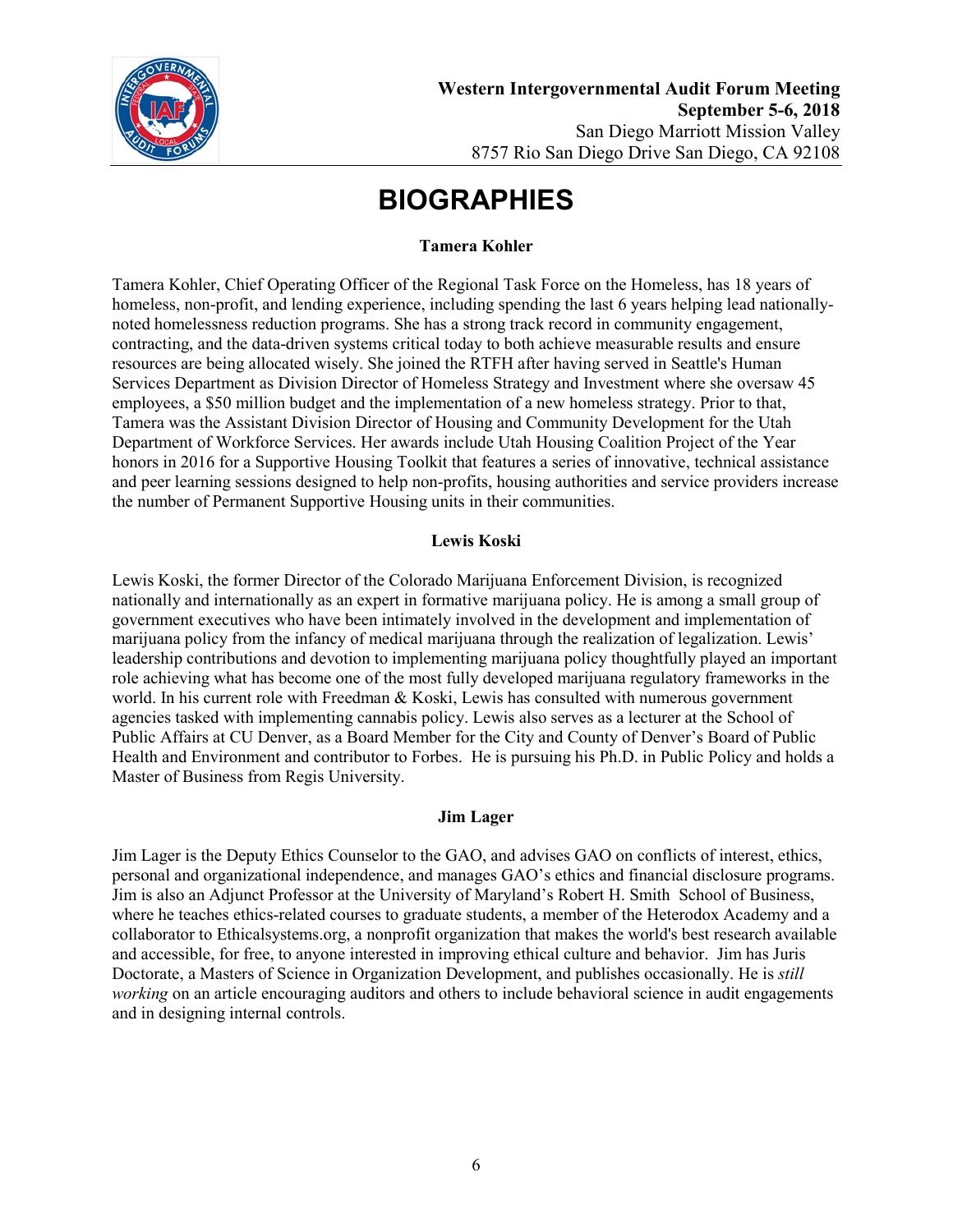

### **Hannah Locke**

Hannah Locke is a Senior Analyst in the Health Care team at the GAO. Hannah came to GAO in 2008 after completing her dissertation looking at the intersection of motivation, personality, and cognition using functional neuroimaging techniques. For the past 10 years, she has worked on a variety of topics, such as drug safety, access to care for children in Medicaid and the Children's Health Insurance Program, and behavioral health issues. She has a B.S. in psychology from Carnegie Mellon University and a Ph.D. in psychology from Washington University in St. Louis.

#### **David McPherson**

David McPherson is the Cannabis Compliance Director for HdL Companies. Prior to joining the firm, David served 28 years in local government for the County of Orange and the cities of Newport Beach, San Jose and Oakland. David's experience as a law enforcement officer, compliance auditor, and tax administrator has provided him a wealth of experience that makes him uniquely qualified to manage the HdL Cannabis Compliance Program. While working for the City of Oakland, he became the first Tax Administrator in the Country to successfully tax, audit and regulate the Cannabis Industry. David is one of the state's most recognized experts in cannabis policy development and regulations in which he has assisted local agencies to bring into compliance over 1,000 cannabis business in the last two years. He uses his experience to assist local and state agencies in developing cannabis policies for regulation, compliance, auditing and economic development. He worked closely with the League of Cities and lobbyists on the development of the Medical Cannabis Regulation and Safety Act (MCRSA). David is currently working on implementation and regulatory requirements for Proposition 64 and SB94 with local agencies to prepare them to transition into a fully regulated program for both medicinal and adult-use businesses. David provides technical support on cannabis-related matters to the League of Cities, the Police Chief's Association, Rural County Representatives of California and the California State Association of Counties. In addition, David is working collaboratively with the Department of Consumers Affairs, Department of Food & Agriculture, Department of Health Services and the State Board of Equalization on the implementation of best practices for regulating the Cannabis Industry for local agencies. David received his Bachelor's Degree in History from California State University, Fullerton and his Master's Degree in Public Administration from California State University, Long Beach. While at Long Beach, he was named "Future Urban Administrator of the Year".

## **Chris Pattillo**

Chris Pattillo is an Advisory Manager of Cyber Internal Audit at Deloitte & Touche, LLP. As a leader in the Cyber Internal Audit practice, Chris helps organizations assess and improve cybersecurity maturity. Chris has 20 years of technology industry experience in a variety of IT management roles. Most recently Chris has been involved with the development of Agile Internal Audit or Agile IA methods. Chris is a proven "best manager I've ever worked for" IT Leader with a broad knowledge of information technology process and practices. Expertise: Cybersecurity Assurance/Assessment, Skilled Agile software development coach and certified Scrum Master, Agile IA, IT Governance Evaluation and Implementation, and Process improvement and project management. Clients served: Semiconductor Manufacturing, Utility Providers, Media and Entertainment, Government Agencies,